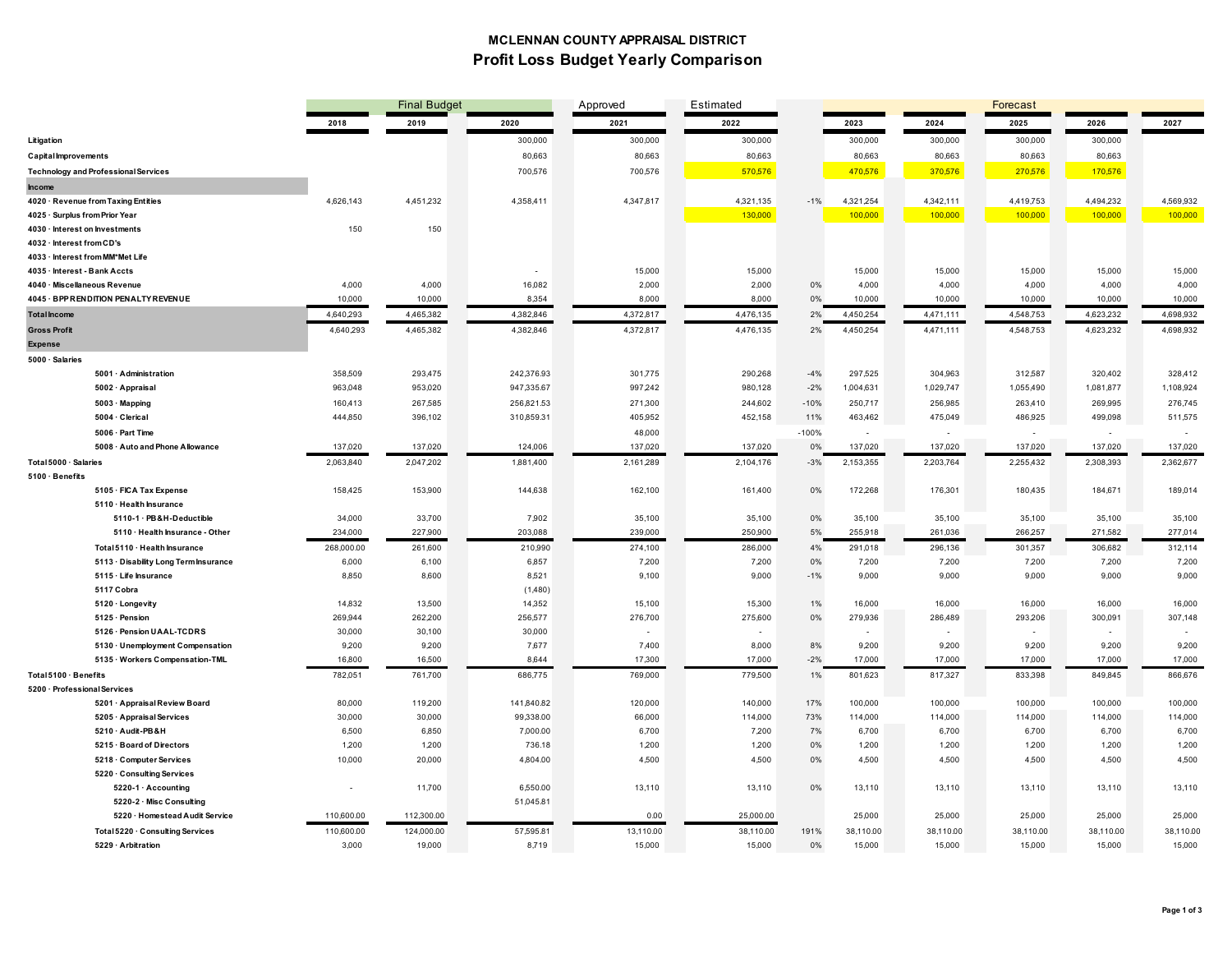#### **MCLENNAN COUNTY APPRAISAL DISTRICT Profit Loss Budget Yearly Comparison**

|                                                        | <b>Final Budget</b> |                  |                     | Estimated<br>Approved |                  |        | Forecast         |                  |                  |                  |         |
|--------------------------------------------------------|---------------------|------------------|---------------------|-----------------------|------------------|--------|------------------|------------------|------------------|------------------|---------|
|                                                        | 2018                | 2019             | 2020                | 2021                  | 2022             |        | 2023             | 2024             | 2025             | 2026             | 2027    |
| 5230 · Legal Services                                  |                     |                  |                     |                       |                  |        |                  |                  |                  |                  |         |
| 5230-1 · Retainer-MVBA                                 | 24,000              | 24,000           | 24,700              | 22,800                | 22,800           | 0%     | 22,800           | 22,800           | 22,800           | 22,800           | 22,800  |
| 5230-2 · Court Cost-MVBA                               | 450,000             | 155,000          | 139,776             | 180,000               | 170,000          | $-6%$  | 170,000          | 170,000          | 170,000          | 170,000          | 170,000 |
| 5230-3 · Misc Legal Services                           | 20,000              | 20,000           | 20,115              | 10,000                | 10,000           | 0%     | 10,000           | 10,000           | 10,000           | 10,000           | 10,000  |
| 5230-4 · ARB Legal Counsel-RAY ARMSTRONG               | 5,000               | 5,000            | 5,893               | 3,000                 | 5,000            | 67%    | 5,000            | 5,000            | 5,000            | 5,000            | 5,000   |
| Total 5230 · Legal Services                            | 499,000             | 204,000          | 190,484             | 215,800               | 207,800          | $-4%$  | 207,800          | 207,800          | 207,800          | 207,800          | 207,800 |
| 5234 · Payroll Service Fee                             | 4,869               | 4,869            | 5,209               | 4,869                 | 5,300            | 9%     | 4,869            | 4,869            | 4,869            | 4,870            | 4,870   |
| 5235 · Personal Property Lists                         | 2,500               | 2,800            | 2,832               | 2,800                 | 2,875            | 3%     | 2,875            | 2,875            | 2,875            | 2,875            | 2,875   |
| 5239 · Shredding Service                               | 500                 | 500              | 746                 | 1,500                 | 1,500            | 0%     | 500              | 500              | 500              | 500              | 500     |
| 5240 · Temp Service                                    | 75,000              | 60,000           | 10,559              | 25,000                | 15,000           | $-40%$ | 15,000           | 15,000           | 15,000           | 15,000           | 15,000  |
| Total 5200 · Professional Services                     | 823,169             | 592,419          | 529,863             | 476,479               | 552,485          | 16%    | 510,554          | 510,554          | 510,554          | 510,555          | 510,555 |
| 5300 · Office Operation Expenses                       |                     |                  |                     |                       |                  |        |                  |                  |                  |                  |         |
| 5301 · Dues and Memberships                            | 6,000               | 6,000            | 6,237               | 8,000                 | 8,000            | $0\%$  | 8,000            | 8,000            | 8,000            | 8,000            | 8,000   |
| 5305 · Forms and Printing                              |                     |                  |                     |                       |                  |        |                  |                  |                  |                  |         |
| $5305-1 \cdot$ Notices                                 | 24,200              | 28,000           | 29,819              | 28,000                | 30,000           | 7%     | 30,000           | 30,000           | 30,000           | 30,000           | 30,000  |
| 5305-2 · Renditions                                    | 8,250               | 7,500            | 4,865               | 5,500                 | 5,500            | $0\%$  | 5,500            | 5,500            | 5,500            | 5,500            | 5,500   |
| $5305-3$ $\cdot$ Misc                                  | 4,400               | 5,000            | 1,644               | 4,400                 | 4,400            | 0%     | 4,400            | 4,400            | 4,400            | 4,400            | 4,400   |
| Total 5305 · Forms and Printing                        | 36,850              | 40,500           | 36,327              | 37,900                | 39,900           | 5%     | 39,900           | 39,900           | 39,900           | 39,900           | 39,900  |
| 5310 · Insurance on Bldg-TML                           | 7,300               | 7,700            | 7,916.44            | 8,500                 | 8,000            | $-6%$  | 8,000            | 8,000            | 8,000            | 8,000            | 8,000   |
| 5315 · Legal Publications-Waco Tribune                 | 6,000               | 8,000            | 9,069.32            | 8,000                 | 9,100            | 14%    | 9,100            | 9,100            | 9,100            | 9,100            | 9,100   |
| 5317 · Mileage Reimbursement                           | 1,000               | 1,000            | 185.48              | 300                   | 300              | 0%     | 300              | 300              | 300              | 300              | 300     |
| 5320 · Office Equipment Rental                         |                     |                  |                     |                       |                  |        |                  |                  |                  |                  |         |
| 5320-1 · Postage Machine-Neopost                       | 6,700               | 5,000            | 5,904.07            | 5,000                 | 6,000            | 20%    | 6,000            | 6,000            | 6,000            | 6,000            | 6,000   |
| 5320-2 · Copiers-CTWP                                  | 12,000              | 10,000           | 11,343.32           | 10,000                | 12,000           | 20%    | 10,000           | 10,000           | 10,000           | 10,000           | 10,000  |
| Total 5320 · Office Equipment Rental                   | 18,700              | 15,000           | 17,247              | 15,000                | 18,000           | 20%    | 16,000           | 16,000           | 16,000           | 16,000           | 16,000  |
| 5330 · Postage and Freight                             |                     |                  |                     |                       |                  |        |                  |                  |                  |                  |         |
| 5330-1 · Postage                                       | 94,500              | 95,000           | 119,929             | 148,100               | 125,000          | $-16%$ | 127,500          | 130,050          | 132,651          | 135,304          | 138,010 |
| 5330-2 · Freight                                       | 900                 | 1,500            | 563                 | 1,000                 | 750              | $-25%$ | 750              | 750              | 750              | 750              | 750     |
| Total 5330 · Postage and Freight                       | 95,400              | 96,500           | 120,491             | 149,100               | 125,750          | $-16%$ | 128,250          | 130,800          | 133,401          | 136,054          | 138,760 |
| 5335 · Small Equipment and Furniture                   | 2,000               | 2,000            | 7,235.12            | 1,500                 | 1,500            | 0%     | 1,500            | 1,500            | 1,500            | 1,500            | 1,500   |
| 5336 · Small Software                                  | 3,000               | 3,000            | 0.00                | 1,500                 | 1,500            | 0%     | 1,500            | 1,500            | 1,500            | 1,500            | 1,500   |
| 5340 · Subscriptions and Books                         | 20,000              | 44,000           | 43,332.39           | 88,200                | 41,772           | $-53%$ | 43,861           | 46,054           | 48,356           | 50,774           | 53,313  |
| $5345 \cdot$ Supplies<br>5345-1 · Office Supplies      | 24,000              | 24,000           | 26,240.29           | 24,000                | 26,000           | 8%     | 26,000           | 26,000           | 26,000           | 26,000           | 26,000  |
|                                                        |                     |                  |                     |                       |                  | 8%     |                  |                  |                  |                  | 26,000  |
| Total 5345 · Supplies<br>5350 · Training and Education | 24,000<br>17,000    | 24,000<br>17,000 | 26,240<br>13,427.71 | 24,000<br>25,000      | 26,000<br>25,000 | 0%     | 26,000<br>20,000 | 26,000<br>20,000 | 26,000<br>20,000 | 26,000<br>20,000 | 20,000  |
| 5355 · Travel                                          | 15,000              | 15,000           | 15,530.06           | 15,000                | 15,000           | $0\%$  | 15,000           | 15,000           | 15,000           | 15,000           | 15,000  |
| 5360 · Utilities                                       |                     |                  |                     |                       |                  |        |                  |                  |                  |                  |         |
| 5360-1 · Phone and Internet                            | 20,000              | 14,000           | 17,569.51           | 13,500                | 17,600           | 30%    | 17,600           | 17,600           | 17,600           | 17,600           | 17,600  |
| 5360-2 · Electric-Hudson                               | 27,000              | 23,000           | 21,719.76           | 21,000                | 21,000           | 0%     | 24,000           | 24,000           | 24,000           | 24,000           | 24,000  |
| 5360-4 · Water and Sewer-City of Waco                  | 4,800               | 4,000            | 3,241.14            | 4,000                 | 3,500            | $-13%$ | 4,000            | 4,000            | 4,000            | 4,000            | 4,000   |
| Total 5360 · Utilities                                 | 51,800              | 41,000           | 42,530              | 38,500                | 42,100           | 9%     | 45,600           | 45,600           | 45,600           | 45,600           | 45,600  |
| 5365 · Misc Expenses                                   | 1,351               | 1,000            |                     | 1,000                 | 1,000            | 0%     | 1,000            | 1,000            | 1,000            | 1,000            | 1,000   |
| 5366 · Bank Service Fee                                |                     |                  |                     |                       |                  |        |                  |                  |                  |                  |         |
| Total 5300 · Office Operation Expenses                 | 305,401             | 321,700          | 345,770             | 421,500               | 362,922          | $-14%$ | 364,011          | 368,754          | 373,657          | 378,728          | 383,973 |
|                                                        |                     |                  |                     |                       |                  |        |                  |                  |                  |                  |         |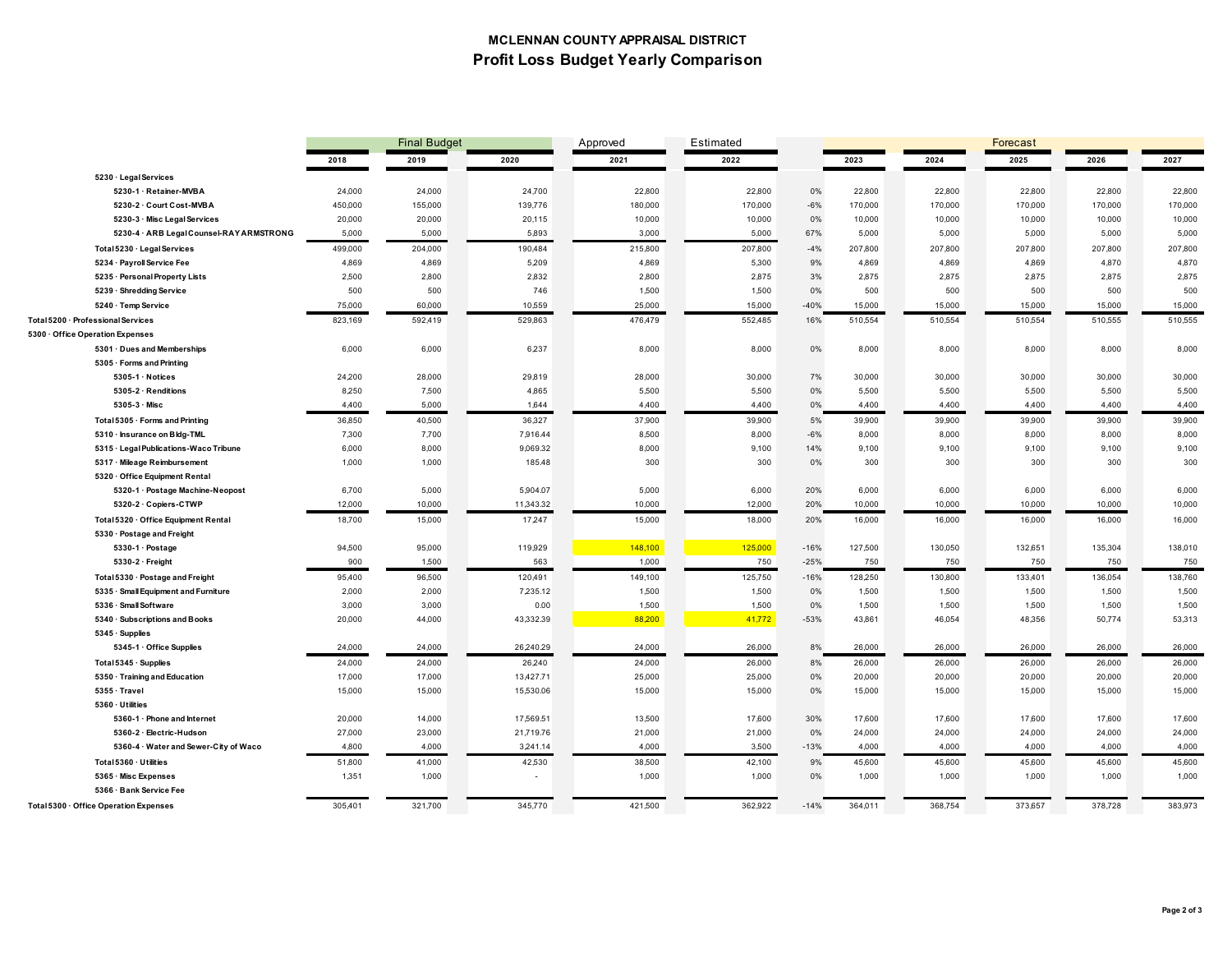#### **MCLENNAN COUNTY APPRAISAL DISTRICT Profit Loss Budget Yearly Comparison**

|                                       | <b>Final Budget</b> |            | Estimated<br>Approved |            | Forecast   |              |            |            |            |            |            |
|---------------------------------------|---------------------|------------|-----------------------|------------|------------|--------------|------------|------------|------------|------------|------------|
|                                       | 2018                | 2019       | 2020                  | 2021       | 2022       |              | 2023       | 2024       | 2025       | 2026       | 2027       |
| 5400 Maintenance Expenses             |                     |            |                       |            |            |              |            |            |            |            |            |
| 5401 · Buildina                       | 10,000              |            |                       |            |            |              |            |            |            |            |            |
| 5401 Building Other                   |                     | 16,000     | 18,111                | 15,000     | 15,000     | 0%           | 15,000     | 15,000     | 15,000     | 15,000     | 15,000     |
| 5401-1 Janitorial Service             |                     | 20,000     | 15,804                | 15,840     | 15,840     | 0%           | 16,500     | 16,500     | 16,500     | 16,500     | 15,840     |
| Total 5401 · Building                 |                     | 36,000     | 33,915                | 30,840     | 30,840     | 0%           | 31,500     | 31,500     | 31,500     | 31,500     | 30,840     |
| 5402 · Elevator                       | 5,000               | 5,000      |                       | 1,000      | 1,000      | 0%           | 2,000      | 2,000      | 2,000      | 2,000      | 2,000      |
| 5222 · Lawn Service                   |                     | 3,000      | 4,130                 | 4,000      | 4,200      | 5%           | 4,200      | 4,200      | 4,200      | 4,200      | 4,200      |
| 5405 · Computer Equipment-Hardware    | 6,000               | 6,000      | 26,173                | 2,000      | 2,000      | 0%           | 3,000      | 3,000      | 3,000      | 3,000      | 3,000      |
| 5410 · Small Equipment and Furniture  | 3,000               | 3,000      | 2,842                 | 2,000      | 2,000      | 0%           | 2,000      | 2,000      | 2,000      | 2,000      | 2,000      |
| 5415 · Software Maintenance           |                     |            |                       |            |            |              |            |            |            |            |            |
| 5415-1 · True Automation-Harris       | 104,421             | 274,000    | 167,747               | 168,902    | 182,000    | 8%           | 194,000    | 194,000    | 194,000    | 194,000    | 194,000    |
| 5415-5 · Software Service             | 6,000               | 6,000      | 7,215                 | 4,000      | 4,000      | 0%           | 4,000      | 4,000      | 4,000      | 4,000      | 4,000      |
| 5415-6 · ESRI                         | 10,000              | 10,000     | 9,974                 | 9,900      | 9,900      | 0%           | 9,900      | 9,900      | 9,900      | 9,900      | 9,900      |
| Total 5415 · Software Maintenance     | 120,421             | 290,000    | 184,936               | 182,802    | 195,900    | 7%           | 207,900    | 207,900    | 207,900    | 207,900    | 207,900    |
| Total 5400 · Maintenance Expenses     | 146,221             | 343,000    | 251,996               | 222,642    | 235,940    | 6%           | 250,600    | 250,600    | 250,600    | 250,600    | 249,940    |
| <b>Total Expense</b>                  | 4,143,082           | 4,066,021  | 3,695,804             | 4,050,910  | 4,035,023  | 0%           | 4,080,142  | 4,150,998  | 4,223,641  | 4,298,120  | 4,373,820  |
| <b>Net Ordinary Income</b>            | 494,612             | 399,361    | 687,043               | 321,907    | 441,112    | 37%          | 370,112    | 320,113    | 325,112    | 325,112    | 325,112    |
| 5500 · Capital Outlay                 |                     |            |                       |            |            |              |            |            |            |            |            |
| 5501 · Building Improvements          | 5,000               | 5,000      |                       | 5,000      | 5,000      | 0%           | 55,000     | 5,000      | 5,000      | 5,000      | 5,000      |
| 5502 · Small Equipment                | 5,000               | 5,000      | 30                    | 2,500      | 2,500      | 0%           | 1,500      | 1,500      | 1,500      | 1,500      | 1,500      |
| 5505 · Large Equipment                | 60,000              | 50,000     |                       | 10,000     | 130,000    | 1200%        | 10,000     | 10,000     | 15,000     | 15,000     | 15,000     |
| 5510 · Large Furniture                | 1,000               | 1,000      |                       | 1,000      | 1,000      | 0%           | 1,000      | 1,000      | 1,000      | 1,000      | 1,000      |
| 5525 · Aerial Photography-Pictometry  | 196,000             | 196,000    | 167,729               | 75,000     | 75,000     | 0%           | 75,000     | 75,000     | 75,000     | 75,000     | 75,000     |
| Total 5500 · Capital Outlay           | 267,000             | 257,000    | 167,760               | 93,500     | 213,500    | 128%         | 142,500    | 92,500     | 97,500     | 97,500     | 97,500     |
| 5600 · Debt Service Expense           |                     |            |                       |            |            |              |            |            |            |            |            |
| 5601 · Debt Srvc Interest-Bldg-Cap 1  | 50,256.00           | 46,735.63  | 43,055.28             | 39,452.00  | 35,185.00  | $-11%$<br>4% | 30,979.00  | 26,582.00  | 21,984.00  | 17,177.00  | 12,152.00  |
| 5605 · Debt Srvc Principal-Bldg-Cap 1 | 77,356.00           | 80,875.75  | 84,556.10             | 88,955.00  | 92,427.00  |              | 96,633.00  | 101,031.00 | 105,628.00 | 110,435.00 | 115,460.00 |
| Total 5600 · Debt Service Expense     | 127,612             | 127,611    | 127,611               | 128,407    | 127,612    | $-1%$        | 127,612    | 127,613    | 127,612    | 127,612    | 127,612    |
| 6000 Contingency Fund                 |                     |            |                       |            |            |              |            |            |            |            |            |
| 6010 · General Contingency Fund       | 100,000             | 14,750     |                       | 100,000    | 100,000    | 0%           | 100,000    | 100,000    | 100,000    | 100,000    | 100,000    |
| Total 6000 · Contingency Fund         | 100,000             | 14,750     |                       | 100,000    | 100,000    | 0%           | 100,000    | 100,000    | 100,000    | 100,000    | 100,000    |
| <b>Total Other Expense</b>            | 494,612             | 399,361    | 295,371               | 321,907    | 441,112    | 37%          | 370,112    | 320,113    | 325,112    | 325,112    | 325,112    |
| <b>Net Other Income</b>               | $-494,612$          | $-399,361$ | $-295,371$            | $-321,907$ | $-441,112$ | 37%          | $-370,112$ | $-320,113$ | $-325,112$ | $-325,112$ | $-325,112$ |
| Net Income                            |                     |            | 391,672               |            |            |              |            |            |            |            |            |
|                                       |                     |            |                       |            |            |              |            |            |            |            |            |

Storage Device MAI Appraiser Servers Site Improvements PC 5 yr warranty 2024

Photo project Yr3/3 TREPP data

Remote backup Industrial Appraisal

Emergency Exit Postage

Technology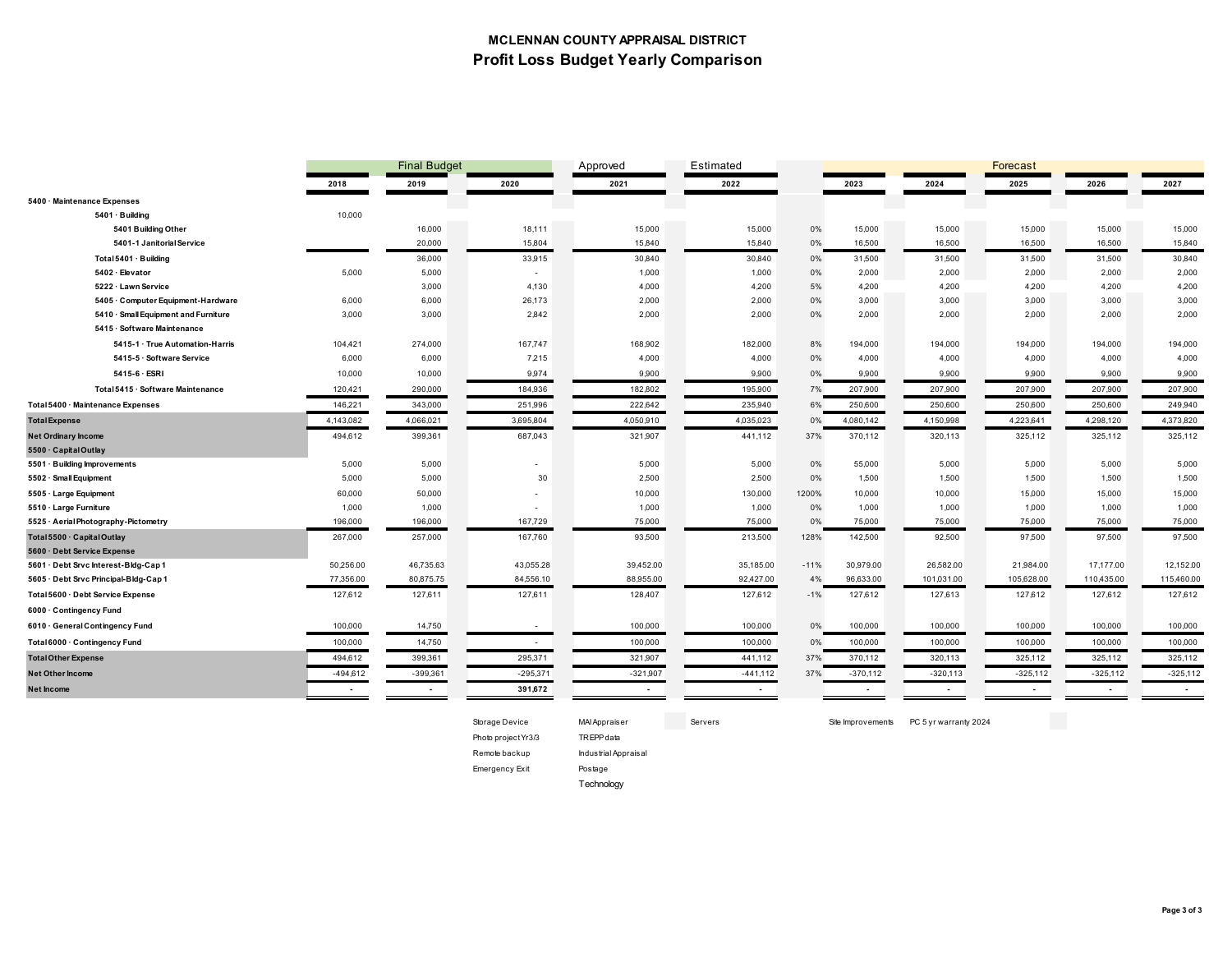

May 25, 2021

To: McLennan County Appraisal District Board of Directors

Subject: Taxpayer Liaison Officer Complaints Report

I have no pending or new complaints to report.

Thank you and have a blessed day.

Taxpayer Liaison Officer **Betty Sanchez**